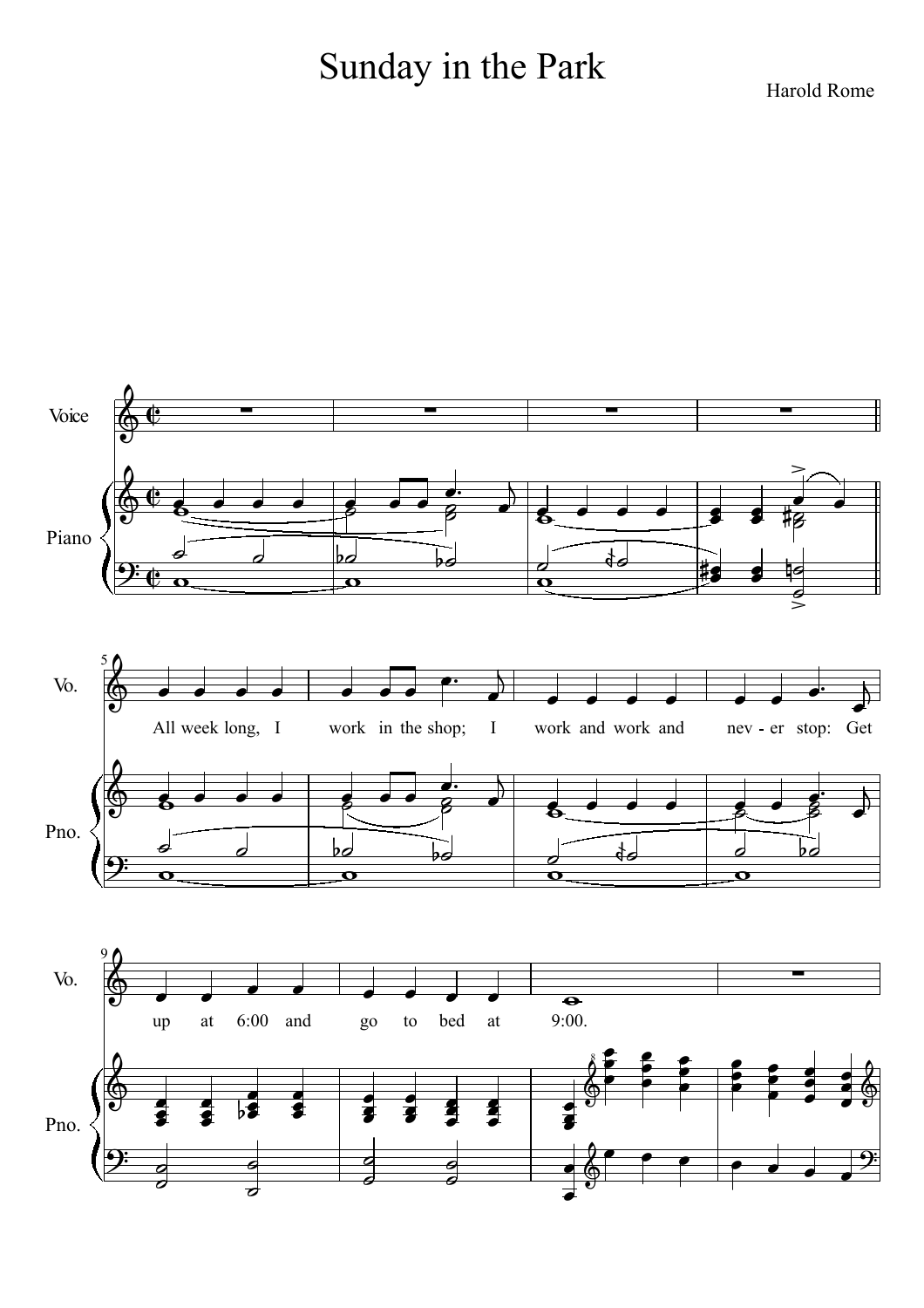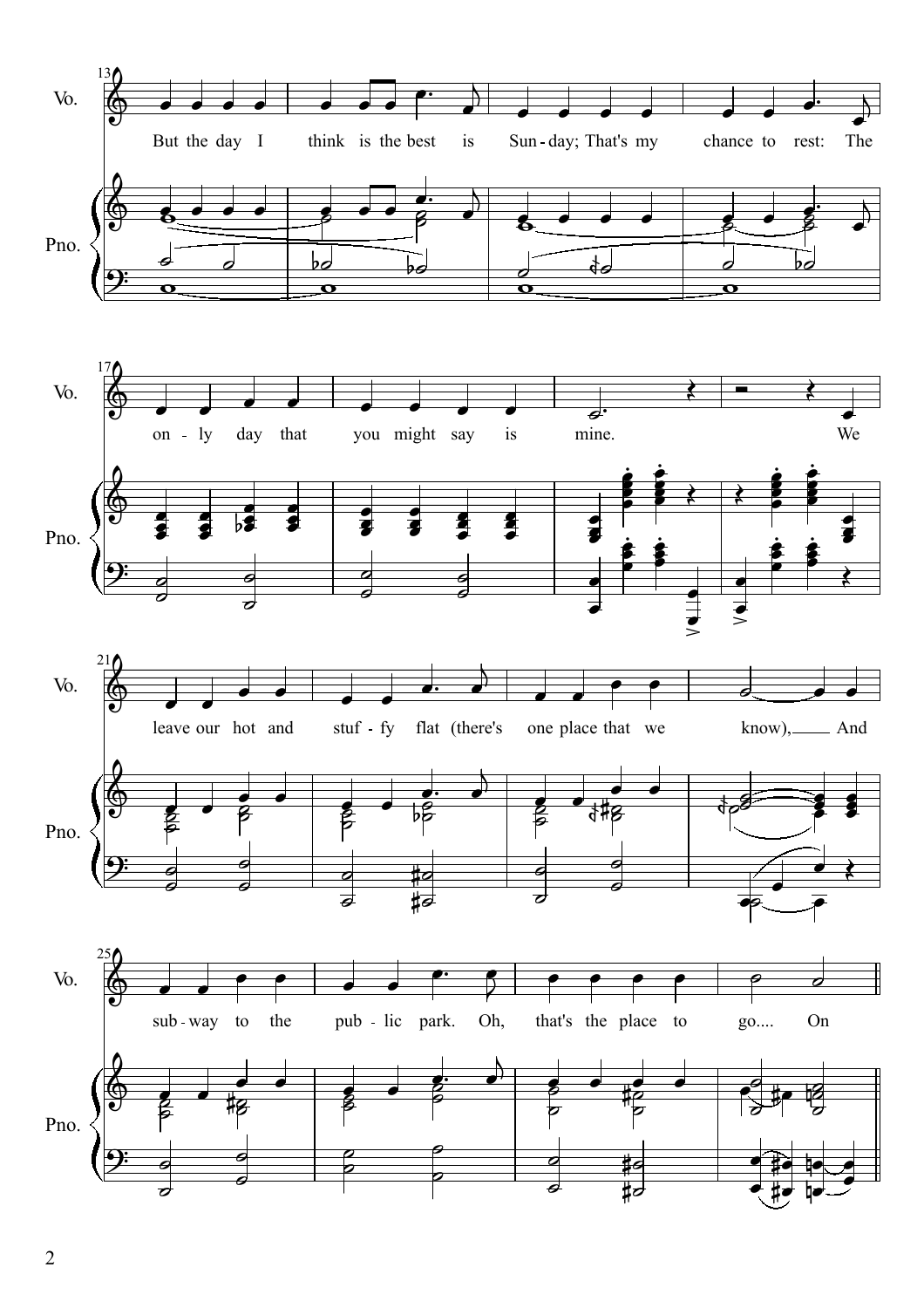

3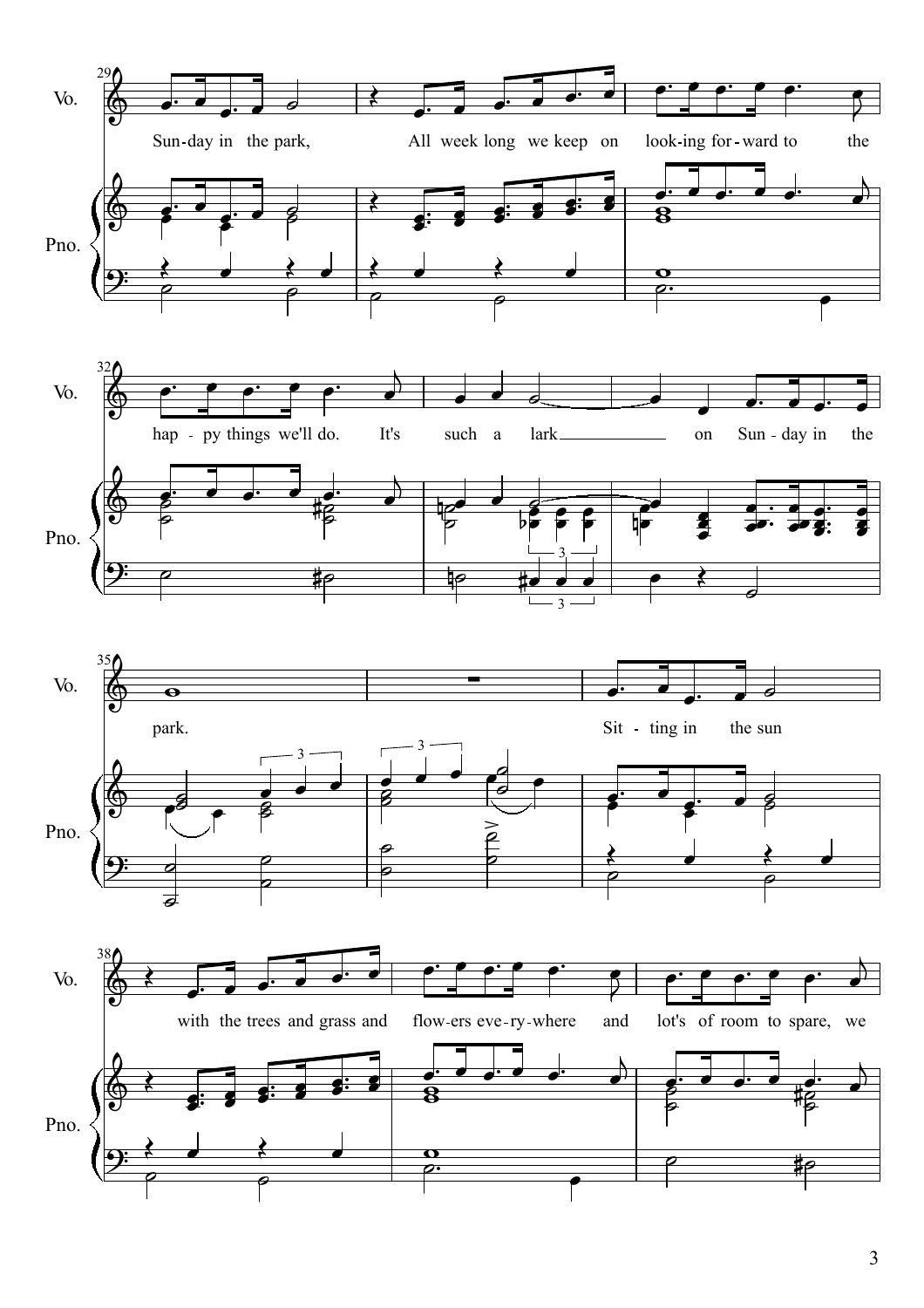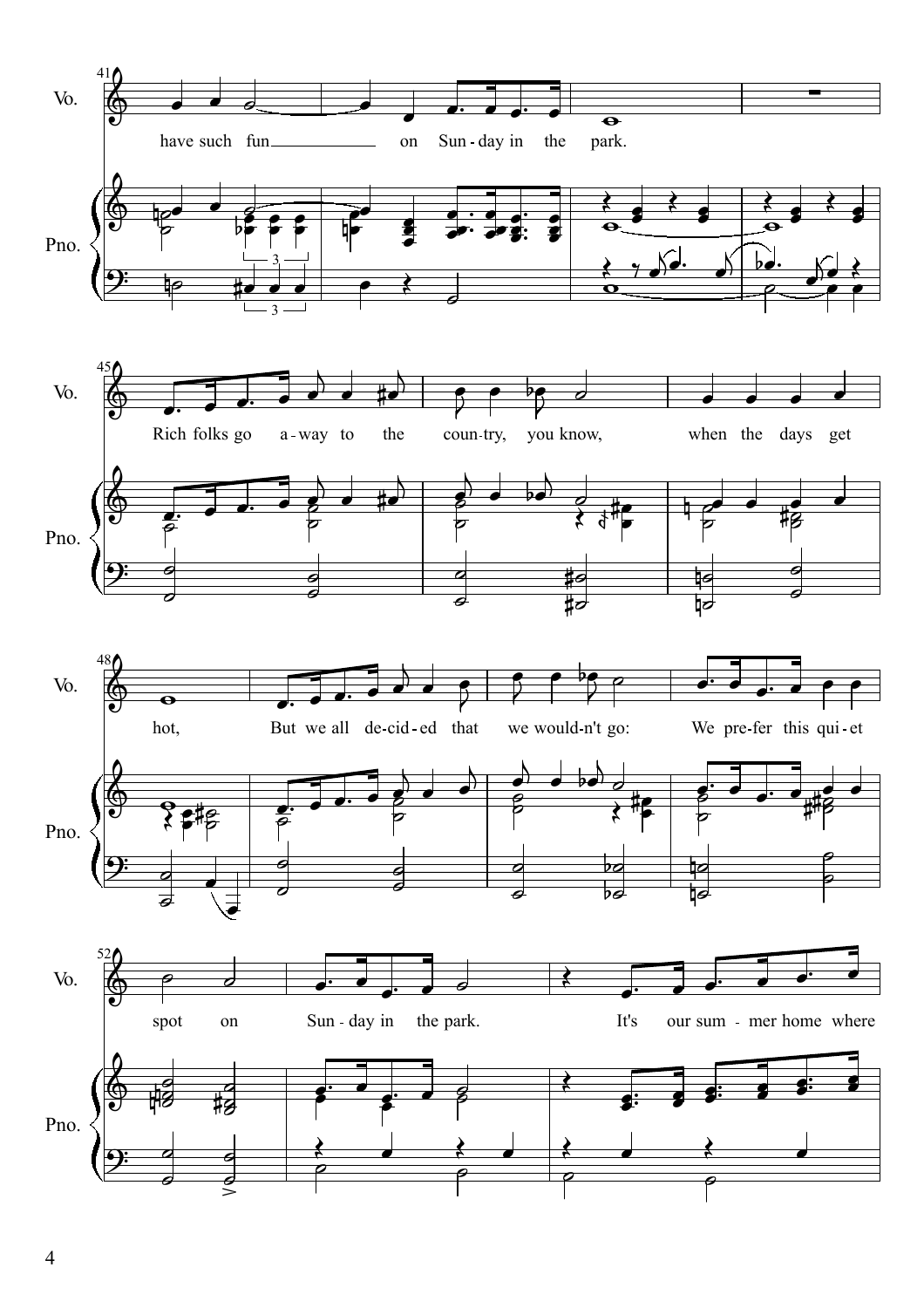

5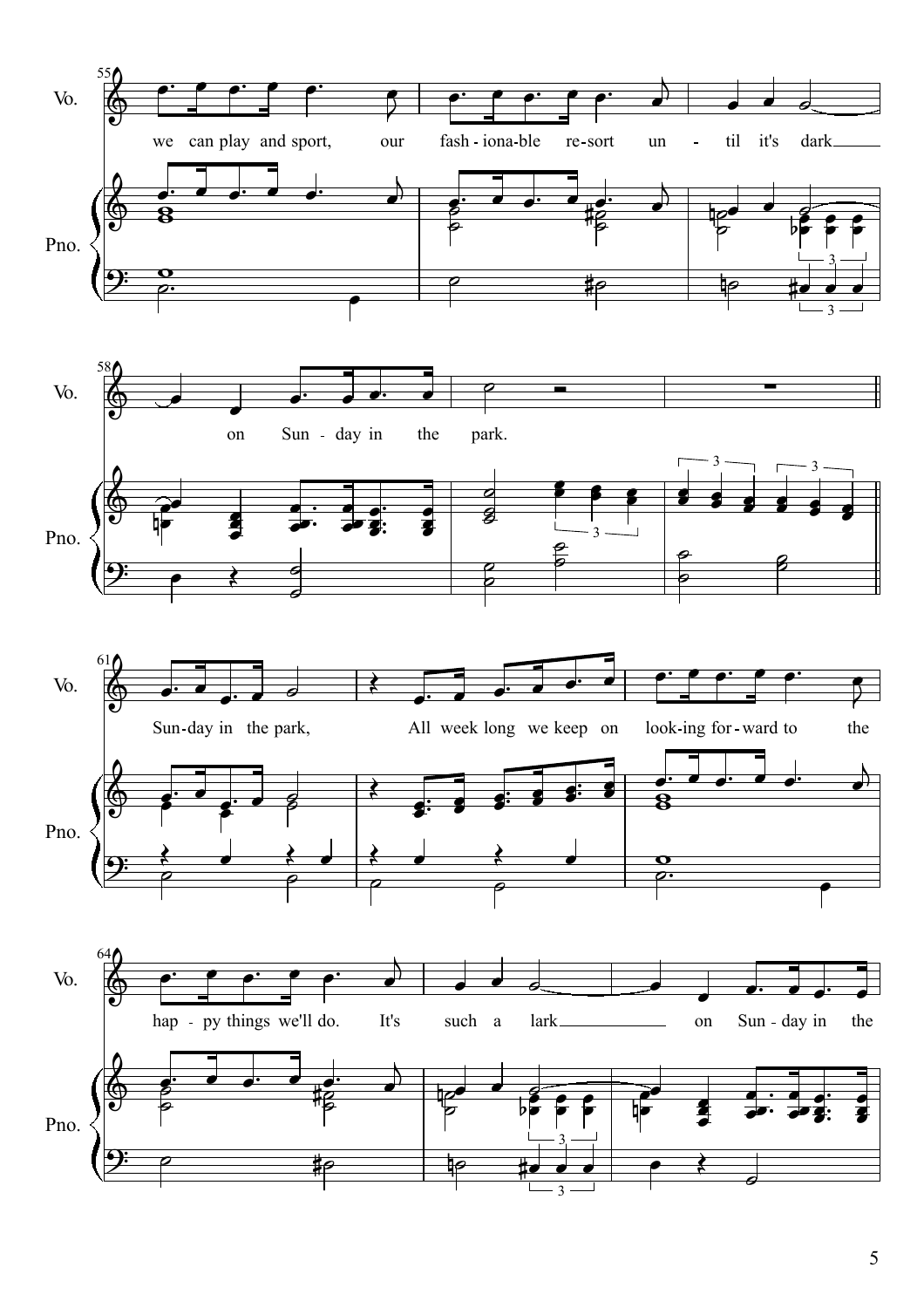